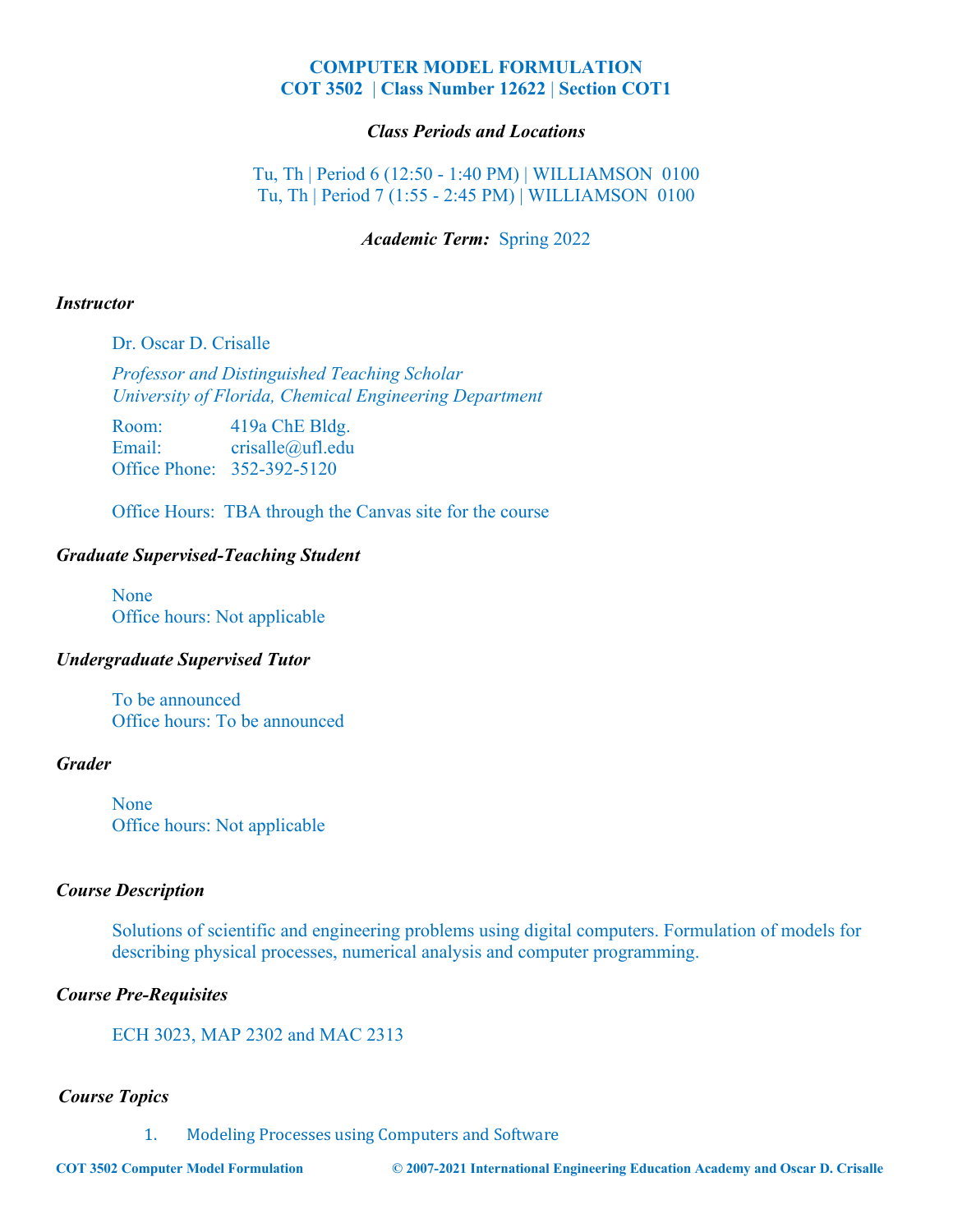- 2. Programming Principles
- 3. Numerical Integration
- 4. Interpolation and data-fit by regression
- 5. Analytical and numerical solution of linear and nonlinear algebraic equations
- 6. Analytical and numerical solution of linear and nonlinear ordinary differential equations
- 7. Introduction to numerical linear algebra

# *Course Objectives*

Upon completion of this course the student will be able to:

- 1. Use numerical methods to find zeros of polynomials and calculate definite integrals
- 2. Use numerical methods to solve linear and algebraic equations
- 3. Use numerical methods to program in advanced languages, such as Python and MATLAB.
- 4. Use numerical methods to use numerical methods to solve mathematical models described by differential equations.
- 5. Use numerical methods to solve simple linear-algebra problems

# *Materials and Supply Fees*

Not applicable

# *Professional Component (ABET)*

The ABET *Student Outcomes* (SO) assessed in this course are:

- 1. **SO 1**: An ability to identify, formulate, and solve complex problems by applying principles of engineering, science, and mathematics. (Coverage: HIGH)
- 2. **SO** 7: An ability to acquire and apply new knowledge as needed, using appropriate learning strategies (Coverage: HIGH)

# *Required Textbook*

*Numerical Methods for Engineers*, 8th Edition, by Steven C. Chapra and Raymond P. Canale, McGraw Hill

# *Recommended Textbooks*

Python in Easy Steps. Any edition.

# *Computer Requirement*

A laptop computer running MacOS or MS Windows.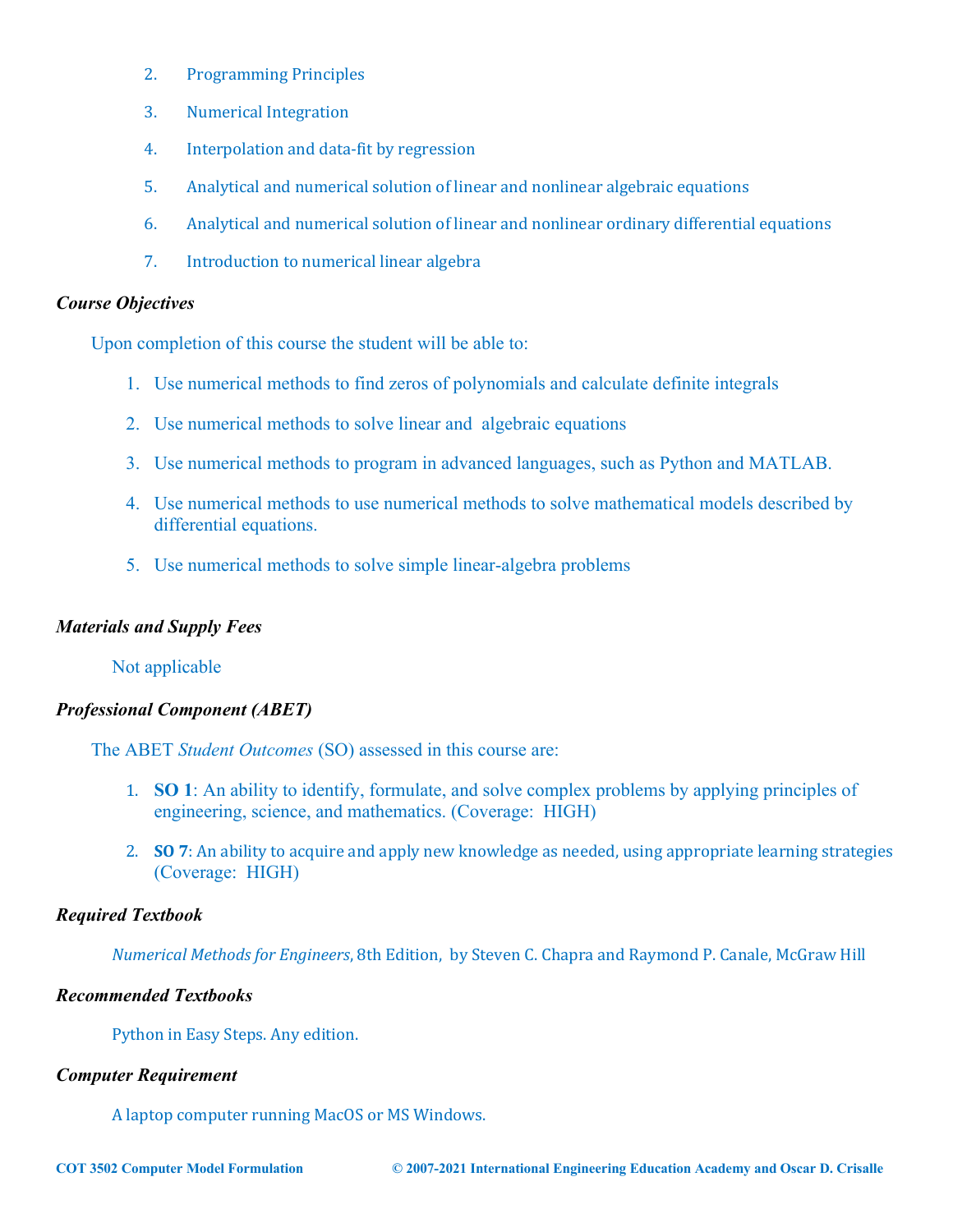# *Required Software*

Programming assignments will be carried out using the Python language. The software is free and installation instructions will be provided in class. Python is also available on campus at several *UFIT Computer Labs*, which are referred to as *Learning Centers* (https://labs.at.ufl.edu/). Students who experience difficulty with Python installations in their personal computers should plan on completing their programming assignments (included online exams) at a UF AT Lab.

The instruction will make an announcement at an appropriate time if this course will utilize the MATLAB and Simulink software suite of *TheMathworks*. A *Student Edition* or MATLAB, including Simulink is available at a discounted student price (consult the UF Bookstore).

All software tools are available free of charge to students at the UFIT Computer Labs. In addition, browserbased versions of the software are offered thorough UFApps (https://info.apps.ufl.edu/), though execution times and access may be limited.

#### *Online Lecture Recordings*

At the discretion of the instructor, selected class sessions and office-hours sessions may be delivered via teleconference using the Zoom or equivalent platform, and may be audio visually recorded. Students must keep their computer cameras on during the lecture and must show their face in the camera field so the instructor can identify the class members and better communicate according to the perception of facial expressions. By keeping the cameras on, or by showing a Zoom profile image, students are agreeing to have their video or image recorded. If you are unwilling to consent to have your profile or video image recorded, you must contact the instructor to discuss options. If your objection stands, be sure to keep your camera off and do not use a profile image.

Likewise, students who un-mute their microphones during class and participate orally are agreeing to have their voices recorded. If you are not willing to consent to have your voice recorded during class, you must contact the instructor to discuss options. If your decision stands, you will need to keep your Zoom mute button activated and communicate exclusively using the "chat" feature, which allows students to type questions and comments live. The chat will not be recorded or shared.

The recording of zoom sessions without explicit instructor permission is not allowed. As in all courses, unauthorized recording and unauthorized sharing of recorded materials is prohibited.

#### *Attendance Policy, Class Expectations, and Make-Up Policy*

Class attendance is required. Repeated absences will have an adverse effect on the final grade for the course. Excused absences must be consistent with university policies as stated in the undergraduate catalog (https://catalog.ufl.edu/ugrad/current/regulations/info/attendance.aspx) and require appropriate documentation. Requests for make-up tests will be granted only if appropriate documentation about illness, family emergency, job interview, or UF-related travel are provided and verified by the Instructor.

#### *Evaluation of Grades*

Individual grades in this course will be assigned using the Student T Score Method (for a reference see for example *Teaching Engineering* by Phillip C. Wankat and Frank S. Oreovicz, Purdue University Press, 2015).

The following table shows a reference evaluation of grades policy. The indicated percentage weight entries may be adjusted by the instructor based on his judgement on how to better assess student deliverables. A 0% weight indicates that the deliverable is not included in the original course assessment plant, but that it may be added by the instructor as needed to provide students with venues to better learn the material and demonstrate concept mastery.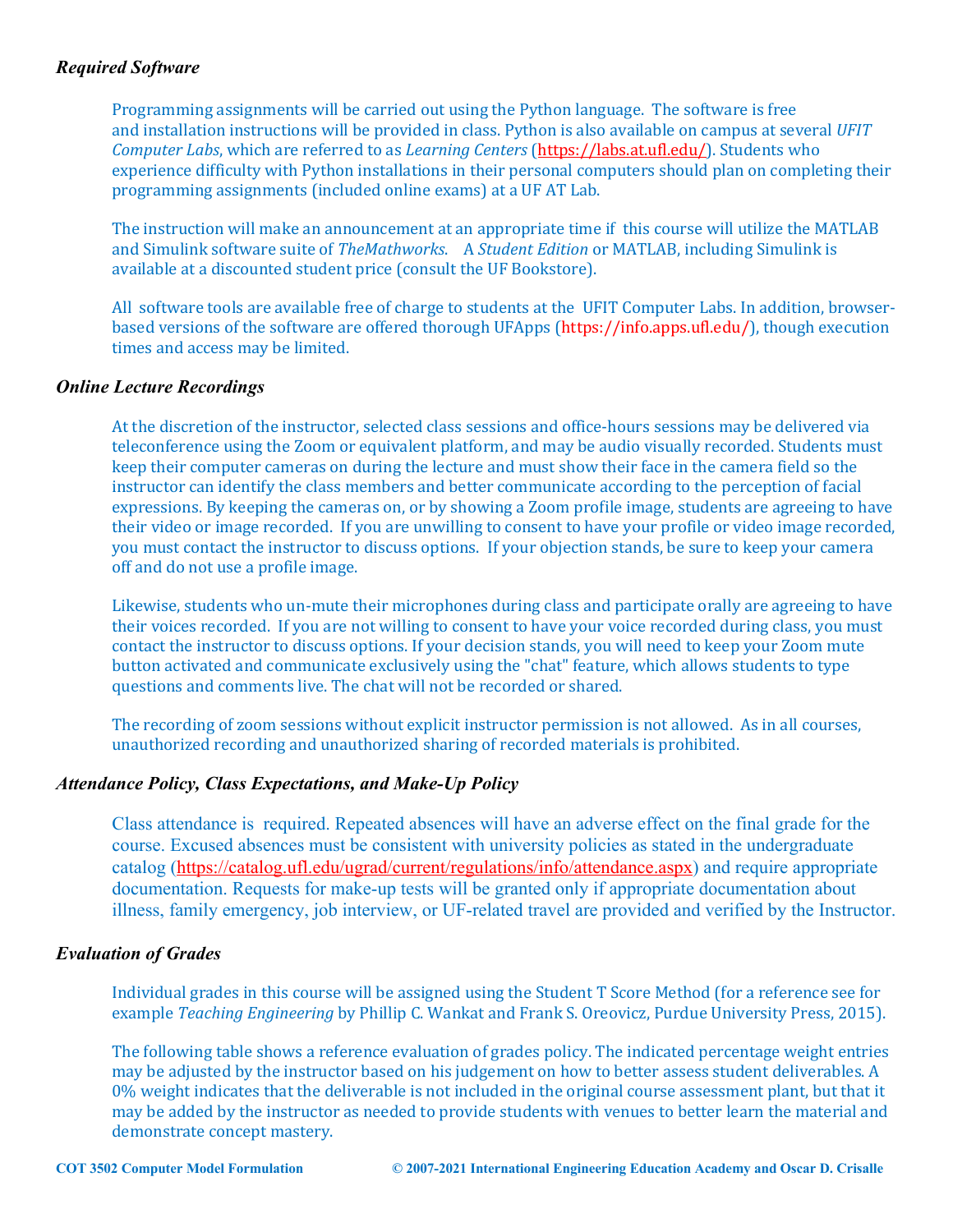| <b>Assignment</b>            | <b>Total</b>        | <b>Percentage of Final Grade</b> |
|------------------------------|---------------------|----------------------------------|
|                              | Points <sup>1</sup> |                                  |
| Homework                     | $100^2$             | $5\%$                            |
| <b>Quizzes</b>               | $100^2$             | 20 %                             |
| <b>Computer Projects and</b> | $100^2$             | $5\%$                            |
| Tutorials <sup>3</sup>       |                     |                                  |
| <b>Final Project</b>         | $100^2$             | 20%                              |
| Midterm 1                    | 100                 | 20%                              |
| Midterm 2                    | 100                 | $0\%$                            |
| <b>Final Exam</b>            | 100                 | 30%                              |
| Total                        |                     | 100%                             |

<sup>1</sup> The total number of points earned through this component will be normalized to 100.

- <sup>2</sup> It is expected that each student will have the total score greater than 50 % on the entire set of assignments in each of the Homework, Quizzes, Computer Projects and Tutorials, and Final Project categories. A failing grade in the course will be assigned if the 50 % threshold is not met in any assignment category.
- <sup>3</sup> The Homework and Computer Projects and Tutorials assignment categories may be lumped into a single category at the sole discretion of the instructor.

# *Grading Policy*

| <b>Score</b> | <b>Range</b> |        | <b>Letter</b><br>Grade | Grade<br><b>Points</b> |
|--------------|--------------|--------|------------------------|------------------------|
| 0.00         |              | 46.67  | E                      | 0.00                   |
| 46.68        |              | 56.67  | D-                     | 0.67                   |
| 56.68        |              | 60.00  | D                      | 1.00                   |
| 60.01        |              | 63.33  | D+                     | 1.33                   |
| 63.34        |              | 66.67  | $C -$                  | 1.67                   |
| 66.68        |              | 70.00  | C                      | 2.00                   |
| 70.01        |              | 73.33  | $C+$                   | 2.33                   |
| 73.34        |              | 76.67  | $B -$                  | 2.67                   |
| 76.68        |              | 80.00  | B                      | 3.00                   |
| 80.01        |              | 83.33  | $B+$                   | 3.33                   |
| 83.34        |              | 86.67  | $A-$                   | 3.67                   |
| 86.68        |              | 100.00 | А                      | 4.00                   |

The following table illustrates the grading policy adopted in this course.

The column of the grading table, labelled Score Range, represents a range of Weighted Percentage Score values. The last two columns indicate the corresponding letter grade and GPA equivalents for each range.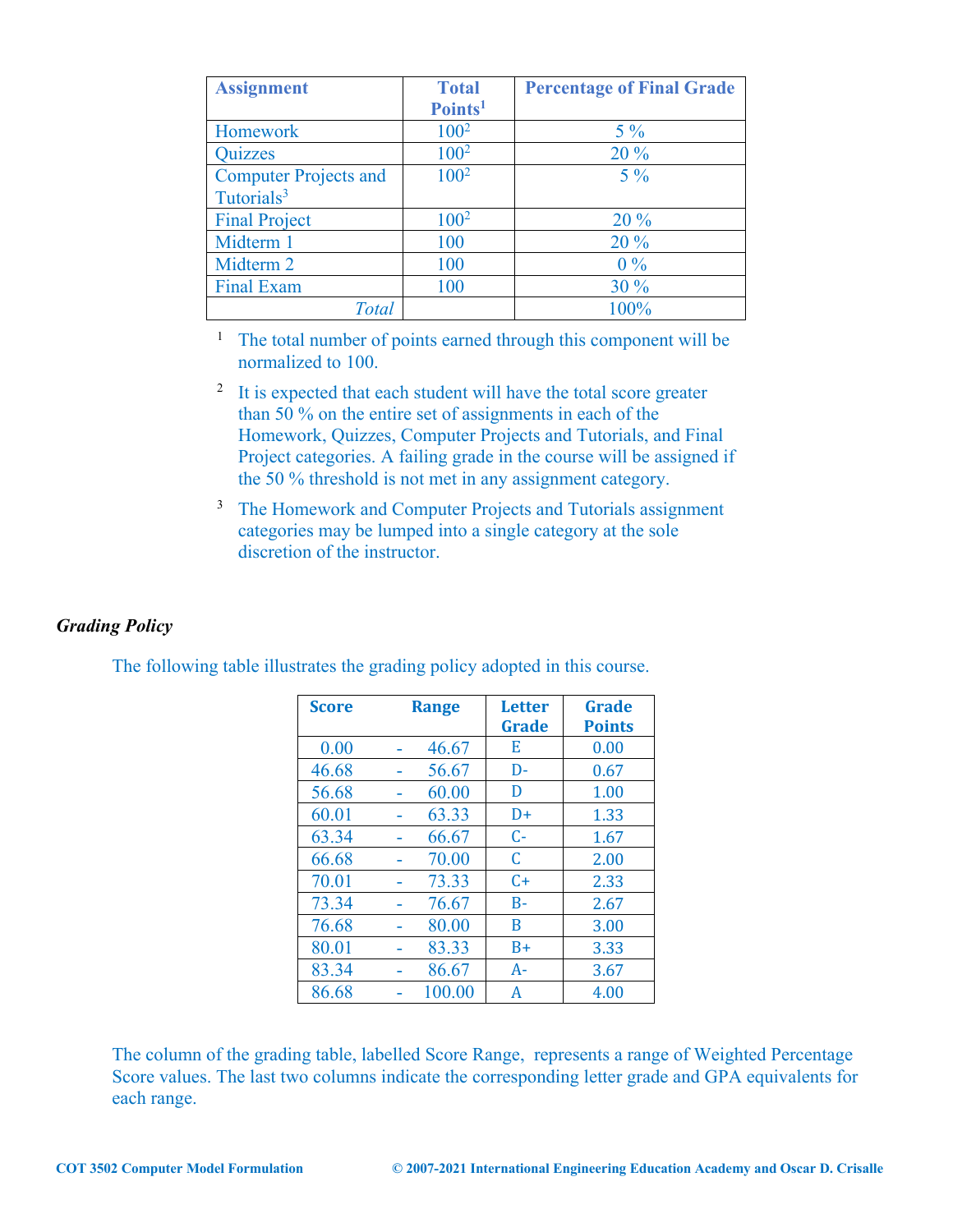The Score Ranges in the table are calculated following the *Student T Score Method* using an *a priori* assumed mean value of 70 % and a standard deviation of 10 % for the weighted percentage score for the class.

The ranges may change as a function of the final course statistics realized at the end of the course. More precisely, the upper value in the Score Range column may be modified according to the formula

# $Max = Mean + Z * STD$

where **Mean** and **STD** are respectively the mean value and the standard deviation for the Weighted Percentage Score for the entire class, and where at his discretion the instructor may assign the following Z-score-based letter grades:  $Z = -2$  for an E,  $Z = -1$  for a D,  $Z = 0$  for a C,  $Z = 1$  for a B, and  $Z = 2$  for an A.

More information on the UF grading policy may be found at

https://catalog.ufl.edu/ugrad/current/regulations/info/grades.aspx

# *Homework, Computer Projects and Tutorials Scoring Policy*

Homework, Computer Projects and Tutorials are a key tools to ensure mastery of the material presented in this course. Therefore, students are expected to submit solutions to all Homework, Computer Projects and Tutorials, including reasonable attempts to solve each assigned problem. Students are required to review all comments and markings made on their submitted work, and carefully study all posted solutions (including when an assignment score is high) as the solutions may reveal important details that are part of required learning.

The score for an entire assignment will be generated as follow:

| 0 points:  | <b>Very poor quality (or not attempted)</b>                                         |
|------------|-------------------------------------------------------------------------------------|
| 2 points:  | <b>Poor</b> quality (incorrect but serious attempt)                                 |
| 4 points:  | <b>Marginal</b> quality (significant errors or shortcomings)                        |
| 5 points:  | <b>Satisfactory</b> quality (mostly correct but with only a few significant errors) |
| 6 point:   | <b>Good</b> quality (with several errors)                                           |
| 8 points:  | <b>Very good</b> quality (with few errors)                                          |
| 10 points: | <b>Excellent</b> quality (with perhaps a number of very minor errors)               |
|            |                                                                                     |

#### *Students Requiring Accommodations*

Students with disabilities requesting accommodations should first register with the Disability Resource Center (352-392-8565, https://www.dso.ufl.edu/drc) by providing appropriate documentation. Once registered, students will receive an accommodation letter which must be presented to the instructor when requesting accommodation. Students with disabilities should follow this procedure as early as possible in the semester.

### *Course Evaluation*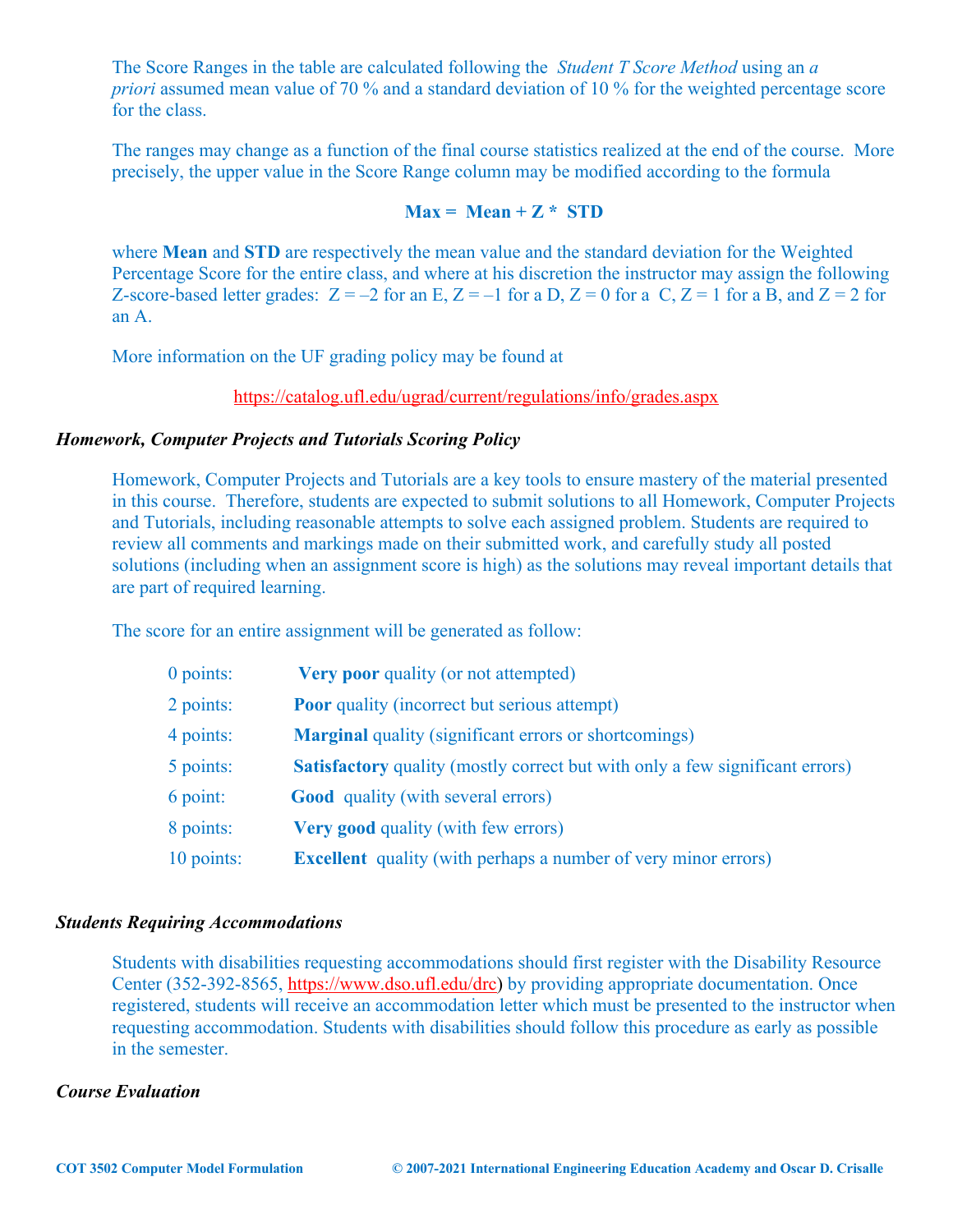Students are expected to provide feedback on the quality of instruction in this course by completing online evaluations at https://evaluations.ufl.edu/evals. Evaluations are typically open during the last two or three weeks of the semester, but students will be given specific times when they are open. Summary results of these assessments are available to students at https://evaluations.ufl.edu/results/.

## *University Honesty Policy*

UF students are bound by The Honor Pledge which states, "We, the members of the University of Florida community, pledge to hold ourselves and our peers to the highest standards of honor and integrity by abiding by the Honor Code. On all work submitted for credit by students at the University of Florida, the following pledge is either required or implied: "On my honor, I have neither given nor received unauthorized aid in doing this assignment." The Honor Code (https://www.dso.ufl.edu/sccr/process/student-conduct-honor-code/) specifies a number of behaviors that are in violation of this code and the possible sanctions. Furthermore, you are obligated to report any condition that facilitates academic misconduct to appropriate personnel. If you have any questions or concerns, please consult with the instructor or TAs in this class.

# *Commitment to a Safe and Inclusive Learning Environment*

The Herbert Wertheim College of Engineering values broad diversity within our community and is committed to individual and group empowerment, inclusion, and the elimination of discrimination. It is expected that every person in this class will treat one another with dignity and respect regardless of gender, sexuality, disability, age, socioeconomic status, ethnicity, race, and culture.

If you feel like your performance in class is being impacted by discrimination or harassment of any kind, please contact your instructor or any of the following:

- Your academic advisor or Graduate Program Coordinator
- College of Engineering Human Resources, 352-392-0903, rbielling@eng.ufl.edu
- Curtis Taylor, Associate Dean of Student Affairs, 352-392-2177, taylor@eng.ufl.edu
- Toshikazu Nishida, Associate Dean of Academic Affairs, 352-392-0943, nishida@eng.ufl.edu

# *Student Privacy*

There are federal laws protecting your privacy with regards to grades earned in courses and on individual assignments. For more information, please see:

https://registrar.ufl.edu/ferpa.html

# *Health*

# **If a student is flagged as "Not Cleared" by the University**

Please visit the UF Health Screen, Test & Protect website to get cleared at

https://coronavirus.ufhealth.org/screen-test-protect-2/

or contact the Chemical Engineering Department advisors for assistance on how to get cleared and for any questions about your rights regarding the student clearing process.

Instructions by Associate Dean Curtis Taylor:

"If a student who is withheld from campus attends class, the student should be asked to leave the classroom and be reported to the Dean of Students Office" .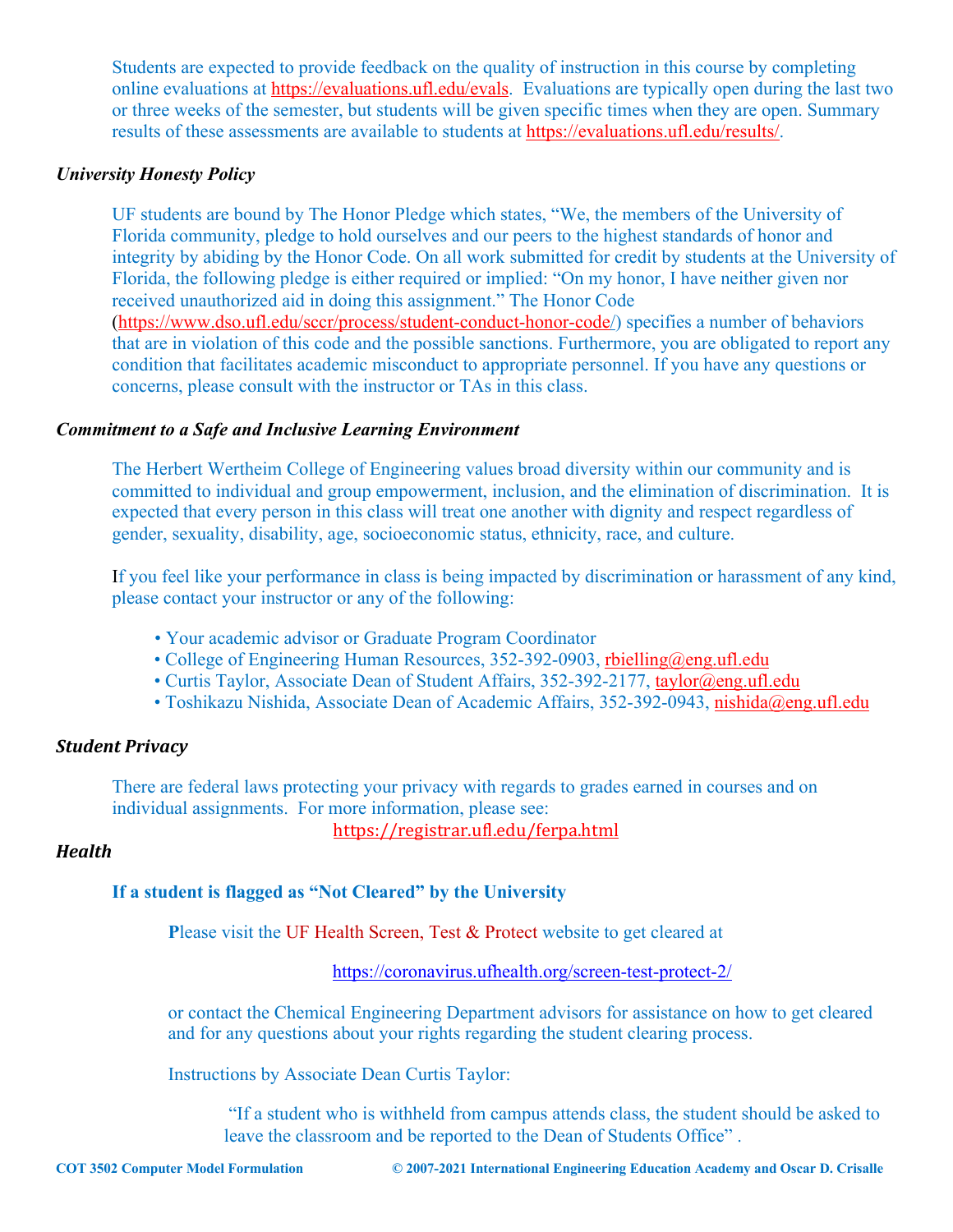"This would be reported as a student conduct violation".

# **If you are sick**.

**1.** Stay home and self-quarantine, and please **immediately** visit the UF Health Screen, Test & Protect website

https://coronavirus.ufhealth.org/screen-test-protect-2/

about next steps, retake the questionnaire and schedule your test for no sooner than 24 hours after your symptoms began.

- **2.** Please also **immediately** contact your primary care provider if you are ill and need immediate care, or contact the UF Student Health Care Center at 352-392-1161 or at covid@shcc.ufl.edu to be evaluated for testing and to receive further instructions about returning to campus. Stay home and self-quarantine, and please **immediately** visit the UF Health Screen, Test & Protect website
- **3.** Please **immediately** contact your primary care provider if you are ill and need immediate care, or contact the UF Student Health Care Center at 352-392-1161 or at covid@shcc.ufl.edu to be evaluated for testing and to receive further instructions about returning to campus. Stay home and self-quarantine, and please **immediately** visit the UF Health Screen, Test & Protect website
- **4.** Please contact the instructor **as soon as your health condition permits it (but not sooner)**, so arrangements can be made to help you catch up or keep up with the lecture pace. Text messaging or phone calls are the fastest and most efficient ways of communication. Take all the time you need to contact the instructor, as dictated by your health condition.

# *Campus Resources*

#### *University Health and Wellness Resources*

#### **U Matter, We Care:**

If you or a friend is in distress, please contact  $\frac{$ umatter@ufl.edu or 352 392-1575 so that a team member can reach out to the student.

**Counseling and Wellness Center:** http://www.counseling.ufl.edu/cwc, and 392-1575; and the University Police Department: 392-1111 or 9-1-1 for emergencies.

# **Sexual Assault Recovery Services (SARS)**

Student Health Care Center, 392-1161.

**University Police Department** at 392-1111 (or 9-1-1 for emergencies), or http://www.police.ufl.edu/.

### *Academic Resources*

E-learning technical support, 352-392-4357 (select option 2) or e-mail to Learning-support@ufl.edu. https://lss.at.ufl.edu/help.shtml.

**Career Resource Center**, Reitz Union, 392-1601. Career assistance and counseling. https://www.crc.ufl.edu/.